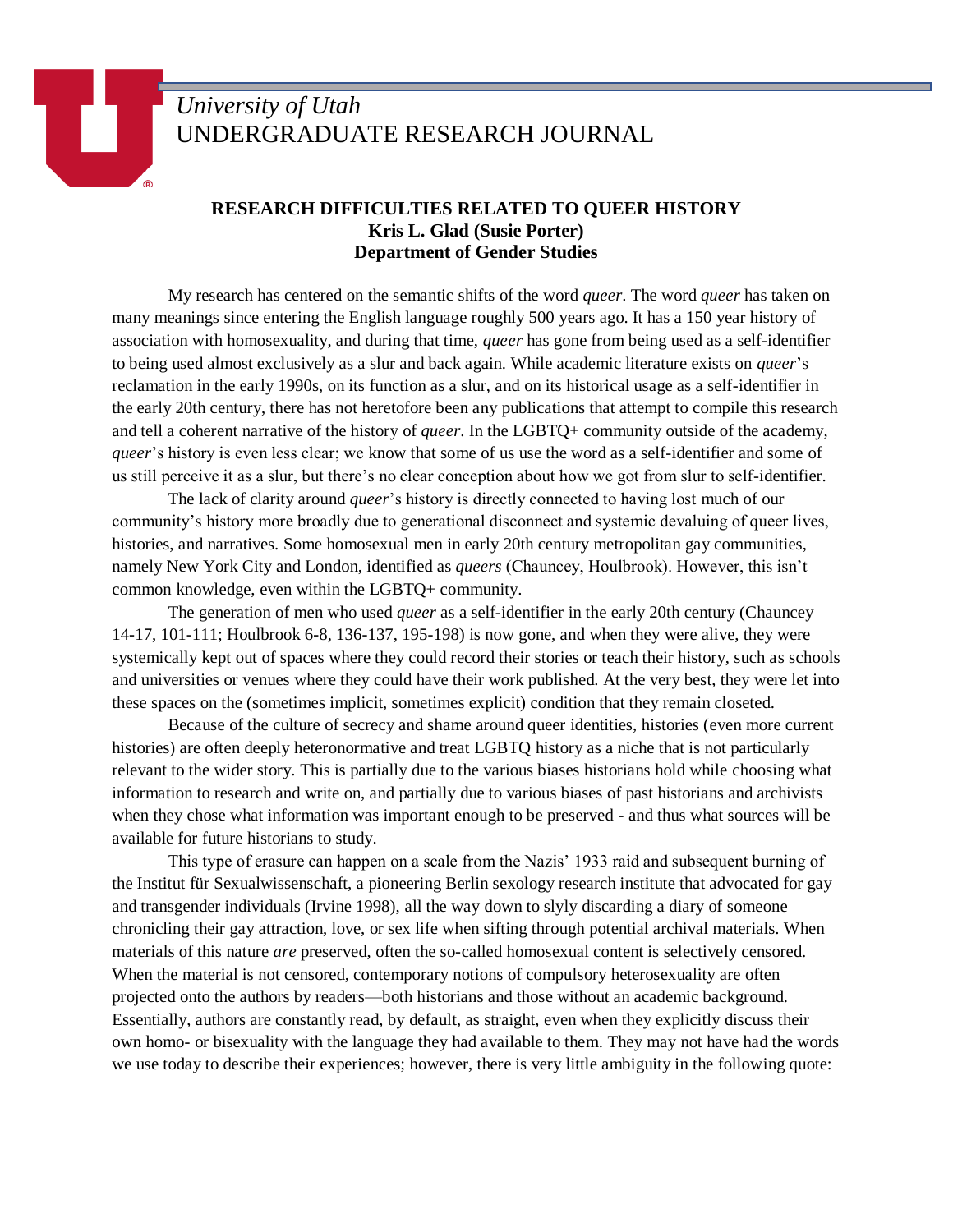"I go into ecstasies every time I see the naked figure of a woman, such as Venus, for example. It strikes me as so wonderful and exquisite that I have difficulty in stopping the tears rolling down my cheeks."

Anne Frank wrote this in her posthumously published diary (entry dated January 5, 1944), and yet the idea that Frank could have been attracted to women - sexually, romantically, or otherwise - is rarely discussed, especially when the book is taught in public schools. If the idea is brought up, it's often immediately dismissed as being 'disrespectful to the dead', as if quoting her diary directly might misrepresent her memory. Anne Frank is not the only historical figure who wrote about their experiences only to be dismissed by present-day readers. Langston Hughes, Eleanor Roosevelt, and Walt Whitman (Stern 2009) are among the countless other historical figures who wrote about their sexualities but are misread and misremembered as what we would today call heterosexual.

Because of this erasure, I have found that, often, I cannot prove or disprove my hypotheses. A lack of definitive records in the present isn't necessarily indicative of these experiences not having been lived in the past; they very well could have been, but the evidence either wasn't preserved or got erased. Regardless of whether this lack of preservation stemmed from malicious intent, it does mean that we do not have those sources to work with in the present. This means that even when scholars are interested in researching and telling this history, there are not sources for them to draw on. They cannot do the work if there is not anything to work with. As a result, they either broaden their research question to something where they can use the existing, more heteronormative source material, or they pick a different research project altogether.

For me, all this has meant that the project I believe is deeply important, relevant, and timely has been frustrating and difficult to complete. I've come to a lot of dead ends in my research, and hunting down sources that are relevant to my research question and that I can use has been difficult, to say the least.

Finding sources that not only engage with historical queerness, but engage with historical queerness in the specific and critical way this project demands, has been difficult. Cultural constructions of gender and sexuality change over time, and they have changed drastically over the 150-year timeframe this project encompasses. While same-sex desire, sex, and relationships have always existed, sexual identity (both gay and straight) as we know it today is a recent development. (Chauncey 12-3). The language earlier generations used to describe their sexualities does not map neatly onto the hetero/homosexual binary, which focuses on who you are attracted to; instead, much of the early 20th century metropolitan language surrounding sexual identity - *queer*, *fairy*, *trade*, and *normal* - was more concerned with gender performance and sexual practice than it was sexual attraction (Chauncey 14). In order to look at the past, we must be critical of the present-day lenses we are using to do so. Even as scholars, we often take our constructions of identity for granted and map them uncritically onto unidentical constructs of the past.

While my project isn't a direct comparison of these constructs of identity, it works with the words used to communicate these constructs and how they've shifted over time. This means that when scholars use *queer* as it is used today (*i.e*., as a term that encompasses all non-heterosexual, non-cisgender identities) to describe any and all experiences from the past that might fall under that umbrella as we define it today as opposed to the very specific experience it was used to describe during the early 20th century, *queer* is rendered ineffective as a search term for finding sources that do engage with its early meaning. Because these sources have proved difficult to find, the project of this piece has been to sort through the records that have been preserved and the queer-inclusive histories that have been written and piece back together the history of *queer*, and ultimately tell its story.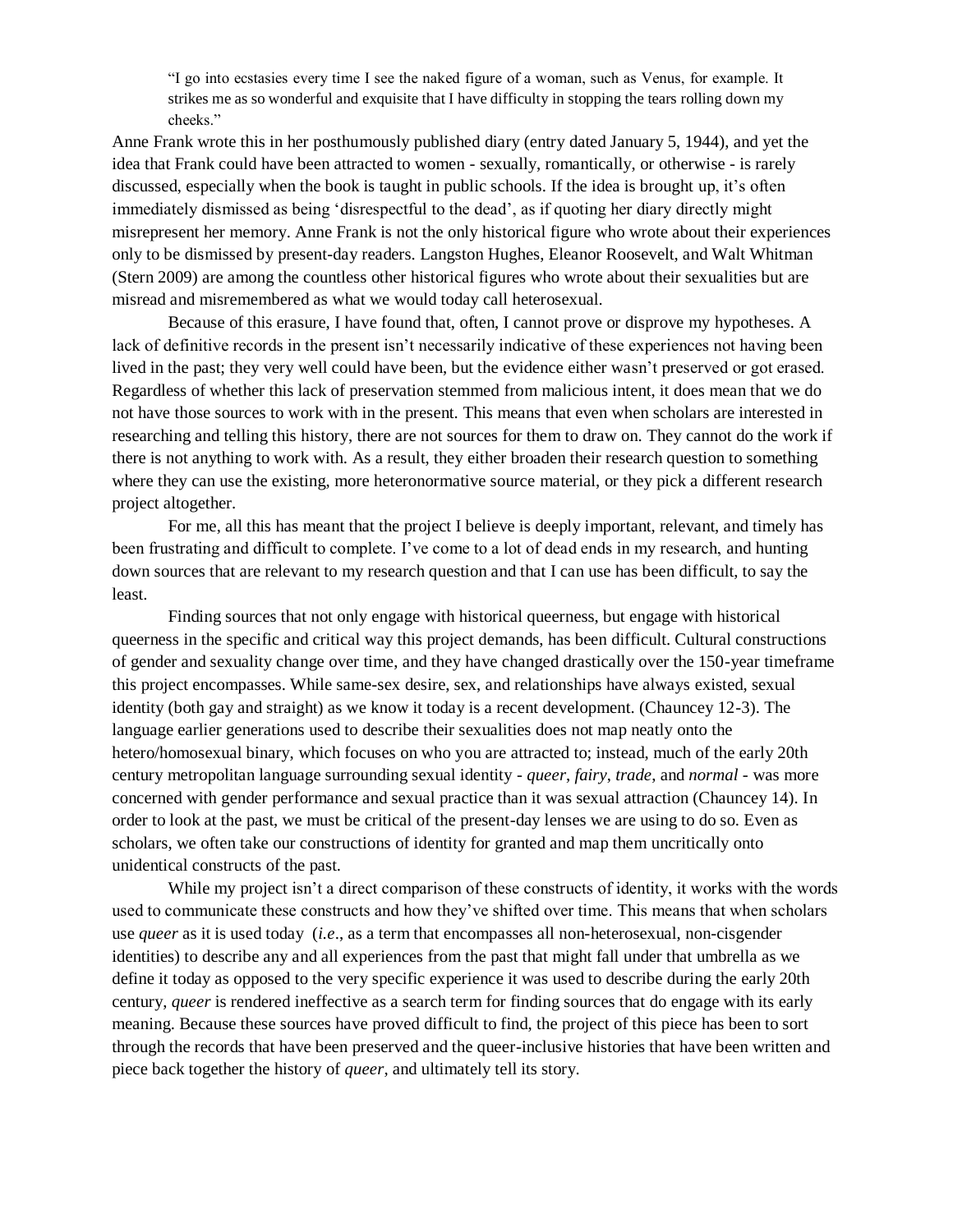Through these frustrations, I have stuck with this project because I believe that queer history work is genuinely crucial. Learning about the past in a way that includes LGBTQ+ folks is important for everyone, both those who identify as LGBTQ+ and those who do not. Queer-inclusive history is important because it pushes back on a commonly-held belief that queerness is a new phenomenon. Straight people often use this narrative as a way to dismiss queer folks' experiences and our need for social recognition and legal rights. The logic goes that if something is new, it is not valid, and therefore it is dismissible. Within the community, queer-inclusive and queer-centric history is important because it implicitly validates your experience and provides connection to a greater community. When you know that queer folks have always existed, you know that your experience is not a fad, a trend, or whatever else straight, cisgender people might try to dismiss it as. It's also important to be able to see yourself in history. Representation matters, and seeing people like you doing powerful and meaningful things empowers you to do meaningful things as well.

While working with queer history is difficult, it is of vital importance, and I believe it has the potential to change the way we conceptualize the LGBTQ+ community, as well as the potential of individuals who identify as LGBTQ+. We must continue doing this work, as a way of rectifying past injustices and creating a better future.